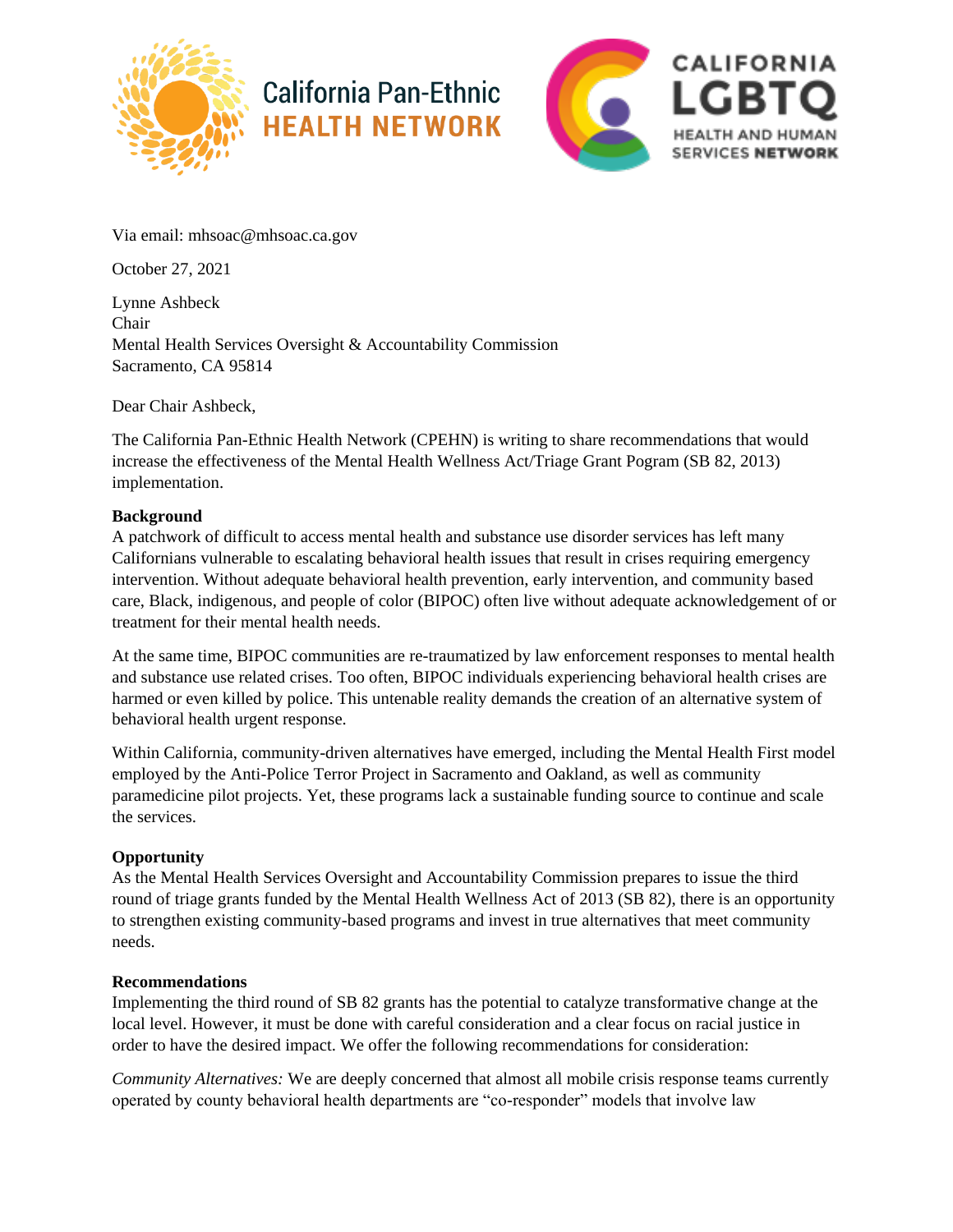enforcement. Given the fraught relationship between BIPOC communities and law enforcement, this third round of triage funding is an opportunity to build an alternative behavioral health response system that is racially just and meets the community's needs. We strongly urge the MHSOAC to stipulate that the third round of triage funds will NOT support programs with law enforcement involvement. In addition, services must meet the language access needs of California's diverse communities. From the first point of contact, community members must be able to receive services in their primary language without fear of criminalization. Finally, programs should be required to conduct robust, culturally, and linguistically competent outreach to their local communities to ensure communities are aware of these services.

*Stakeholder Engagement & Planning:* MHSOAC should continue to convene community stakeholders to inform the development and rollout of this round of SB 82 funding, including those outside of the traditional behavioral health field. Stakeholders should be selected with a particular focus on those who have developed community-based alternative models and those who work in communities of color. Each county should also be required to conduct its own robust and ongoing stakeholder process to implement the benefit, and stakeholders should be involved in the design, implementation, and evaluation. In addition, the planning process should account for other related opportunities to invest in a communitybased response system for mental health crises, including the implementation of 988, the American Rescue Plan Act (ARPA) Medicaid option for mobile crisis response, implementation of the CRISES Act, and other federal funds that are made available for this purpose.

*Equitable Systems of Care:* Communities of color often experience mental health crises because the broader system of care has failed to serve them, or to serve them appropriately. In addition, those who receive crisis services almost always need follow-up and ongoing mental health and substance use treatment, which is not broadly available in an equitable and culturally competent manner. For those reasons, we urge the MHSOAC to think beyond the current crisis system and engage in community dialogue about critical equity reforms and transforming our systems of care.

*Workforce:* The development of a crisis response system must be done in tandem with a conversation about workforce development, inclusion, and sustainability. Professionals who represent the racial and linguistic diversity of the communities they serve, as well as peers and community health workers, should staff the response teams. The process and pathways in which people can apply for and obtain these roles should also be analyzed, and barriers that pose significant challenges to accessing these opportunities among diverse populations should be removed. Particular attention should also be given to the mental health and individual sustainability of the staff themselves.

*Populations of Focus:* One size does not fit all. We encourage the MHSOAC to collaborate with stakeholders to determine considerations for a youth-specific system, such as intersections with schools and integration of youth peer providers. Again, it will be important to consider intersecting policy initiatives, including the Children and Youth Behavioral Health Initiative. We would also note that the program must be designed to appropriately serve the many Californians with co-occurring mental health and substance use needs.

*Evaluation:* The MHSOAC should design evaluation and accountability measures that specifically center racial equity and should require counties to collect robust demographic, patient-centered outcome, and system efficacy measures. Data should be regularly provided to the public to inform refinement of the program and to determine next steps following the initial three-year funding commitment.

*Sustainability:* An explicit goal of SB 82 is to reduce law enforcement expenditures. We agree that law enforcement should be allocated considerably fewer resources for mental health crisis response, and that these resources could be better used to strengthen prevention and culturally relevant mental health